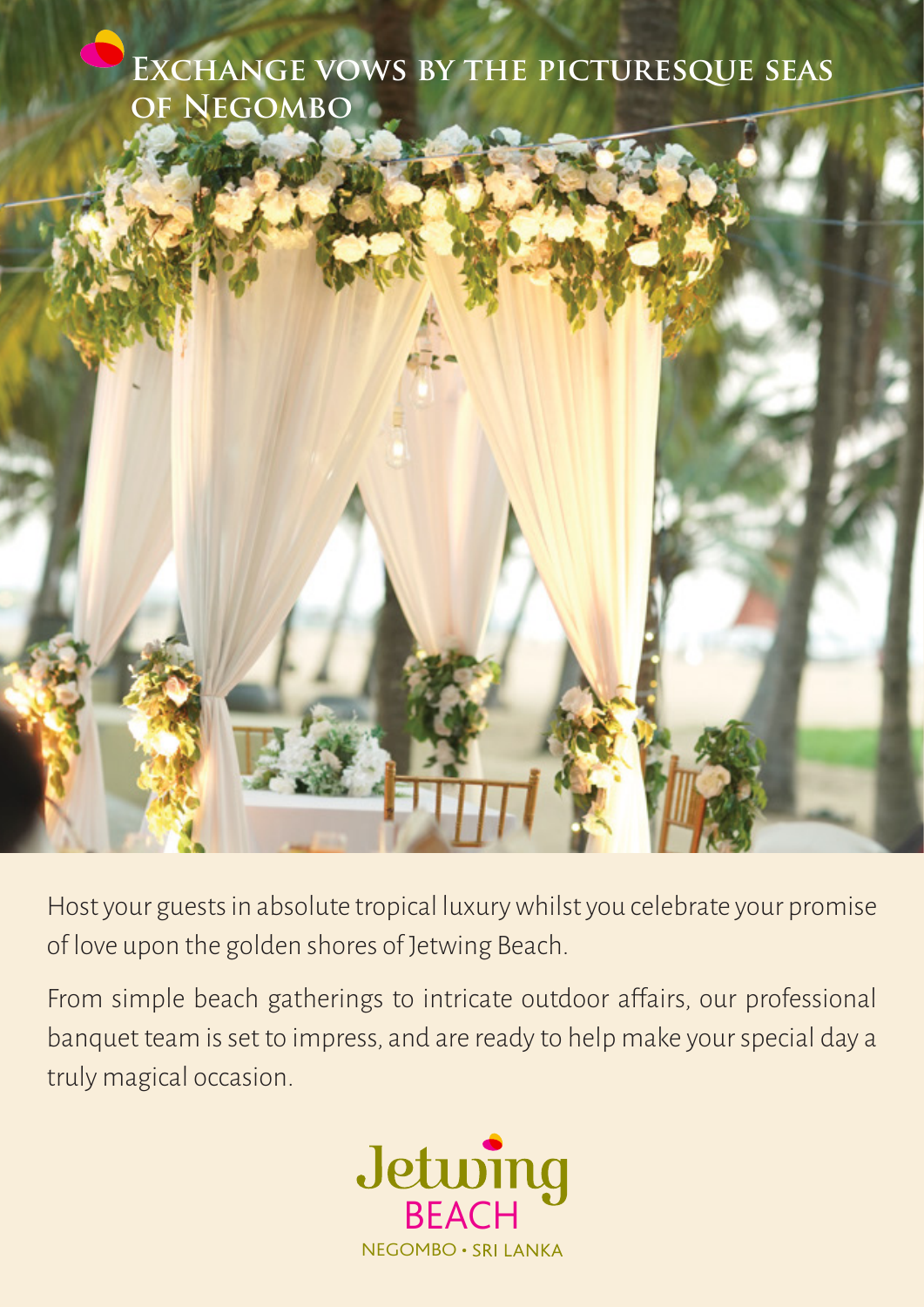# **GOLD PACKAGE**

Beach only

| A welcome drink (fresh juice)            |                   |  |
|------------------------------------------|-------------------|--|
| Appetizers                               | - choose any four |  |
| Cold salads                              | - choose any five |  |
| Soup                                     | - choose any one  |  |
| Rice dishes                              | - choose any two  |  |
| Choice of either a Noodles or Pasta dish |                   |  |
| Fish dish                                | - choose any one  |  |
| Chicken dish                             | - choose any one  |  |
| Choice of either a Lamb or Mutton dish   |                   |  |
| Choice of either a Beef or Pork dish     |                   |  |
| Prawn dish                               | - choose any one  |  |
| Vegetable dishes                         | - choose any four |  |
| Condiments                               | - choose any five |  |
| Desserts                                 | - choose any five |  |
|                                          |                   |  |

#### **LKR 8,500 nett per person**

#### **Package Additions**

- Complimentary accommodation for the couple on the night of the wedding, on bed and breakfast basis (for a minimum of 50 pax or more)
- One complimentary changing room for 8 hours

# **Platinum Package**

Beach Only

| A welcome drink (fresh juice)            |                   |  |
|------------------------------------------|-------------------|--|
| Appetizers                               | - choose any four |  |
| Cold salads                              | - choose any six  |  |
| Soups                                    | - choose any two  |  |
| Rice dishes                              | - choose any two  |  |
| Choice of either a Noodles or Pasta dish |                   |  |
| Fish dish                                | - choose any one  |  |
| Chicken dish                             | - choose any one  |  |
| Choice of either a Lamb or Mutton dish   |                   |  |
| Beef dish                                | - choose any one  |  |
| Pork dish                                | - choose any one  |  |
| Prawn dish                               | - choose any one  |  |
| Vegetable dishes                         | - choose any five |  |
| Condiments                               | - choose any five |  |
| Desserts                                 | - choose any six  |  |

#### **LKR 10,500 nett per person**

#### **Package Additions**

- Complimentary accommodation for the couple on the night of the wedding, on bed and breakfast basis (for a minimum of 50 pax or more)
- One complimentary changing room for 8 hours
- **Complimentary spa treatment for 30 minutes**

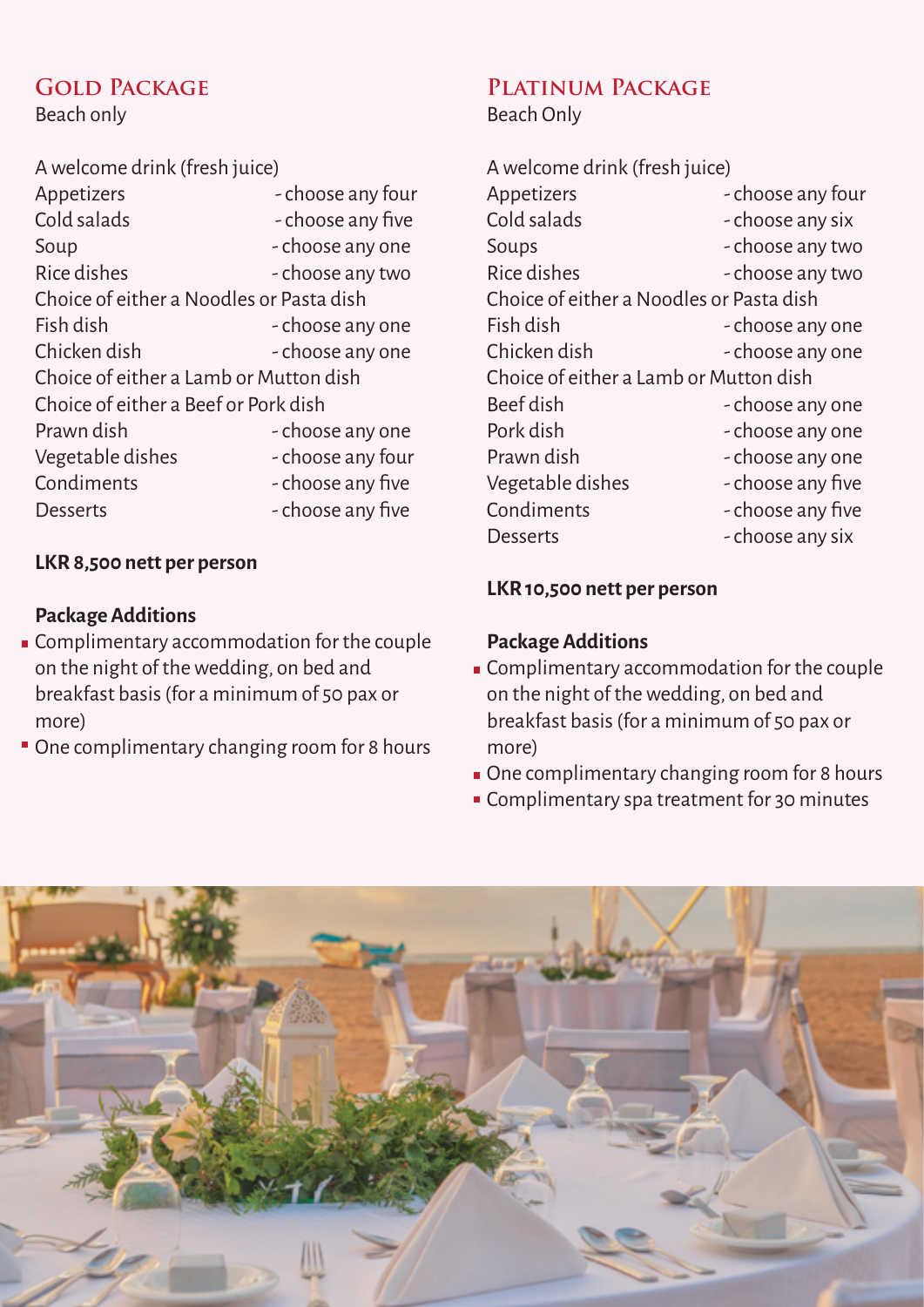Please note the package rates are valid till **March 31st 2023**. Any room night stay must be reserved ahead of time and will depend on availability. Additional venue charge of **LKR 50,000** will be applicable. All other details are in the banquet contract to be signed along with the advance payment.

**EXTRAS** - In addition to the Buffet

#### **Per person**

| Any salad               | - LKR 175 nett  |
|-------------------------|-----------------|
| Any soup                | - LKR 225 nett  |
| Any rice dish           | - LKR 275 nett  |
| Any noodles dish        | - LKR 300 nett  |
| Any pasta dish          | $-LKR$ 325 nett |
| Any fish dish           | - LKR 575 nett  |
| Any cuttlefish dish     | - LKR 550 nett  |
| Any prawn dish          | - LKR 700 nett  |
| Any chicken dish        | - LKR 450 nett  |
| Any lamb or mutton dish | - LKR 725 nett  |
| Any beef dish           | - LKR 600 nett  |
| Any pork dish           | - LKR 500 nett  |
| Any vegetable dish      | - LKR 325 nett  |
| Any condiment           | - LKR 175 nett  |
| Any dessert             | - LKR 375 nett  |
|                         |                 |

# **Beverage Rates**

| <b>Imported Beer</b> |                   |
|----------------------|-------------------|
| <b>Heineken</b>      | - LKR 500 nett    |
| Carlsberg (625ml)    | -LKR 500 nett     |
| Carlsberg keg (30l)  | - LKR 16,000 nett |
|                      |                   |

### Local Beer

- Lion keg (30l) LKR 26,500 nett Lion Lager (375ml) - LKR 325 nett Lion Lager (625ml) - LKR 600 nett Lion Stout (625ml) - LKR 675 nett Carlsberg (625ml) - LKR 650 nett Carlsberg keg (30l) - LKR 32,000 nett Soda (400ml) - LKR 200 nett So�t drinks (330ml) - LKR 250 nett
- -
	-
	-
	-
	-
	-
	-

# **Cooked bites to be purchased from the hotel**

| Devilled beef (1kg)                              | $-LKR$ 5,500 nett |
|--------------------------------------------------|-------------------|
| Devilled chicken (1kg)                           | - LKR 4,500 nett  |
| Devilled fish (1kg)                              | -LKR 6,000 nett   |
| Devilled prawn (1kg)                             | - LKR 7,500 nett  |
| Devilled pork (1kg)                              | - LKR 5,000 nett  |
| Devilled cuttlefish (1kg)                        | - LKR 7,000 nett  |
| Devilled pork sausages (1kg)                     | $-LKR$ 5,500 nett |
| Devilled beef sausages (1kg)                     | $-LKR$ 5,000 nett |
| Devilled chicken sausages (1kg) - LKR 4,750 nett |                   |
| Devilled chickpeas (1kg)                         | - LKR 2,700 nett  |
| Mixed vegetables (1kg)                           | - LKR 3,000 nett  |
| Fried cashew nuts (1kg)                          | - LKR 8,000 nett  |
| French fries (1kg)                               | - LKR 3,200 nett  |
| Bombay mixture (500g)                            | - LKR 650 nett    |
| (Optional and can be brought from outside)       |                   |
| 01 fish cutlet                                   | - LKR 40 nett     |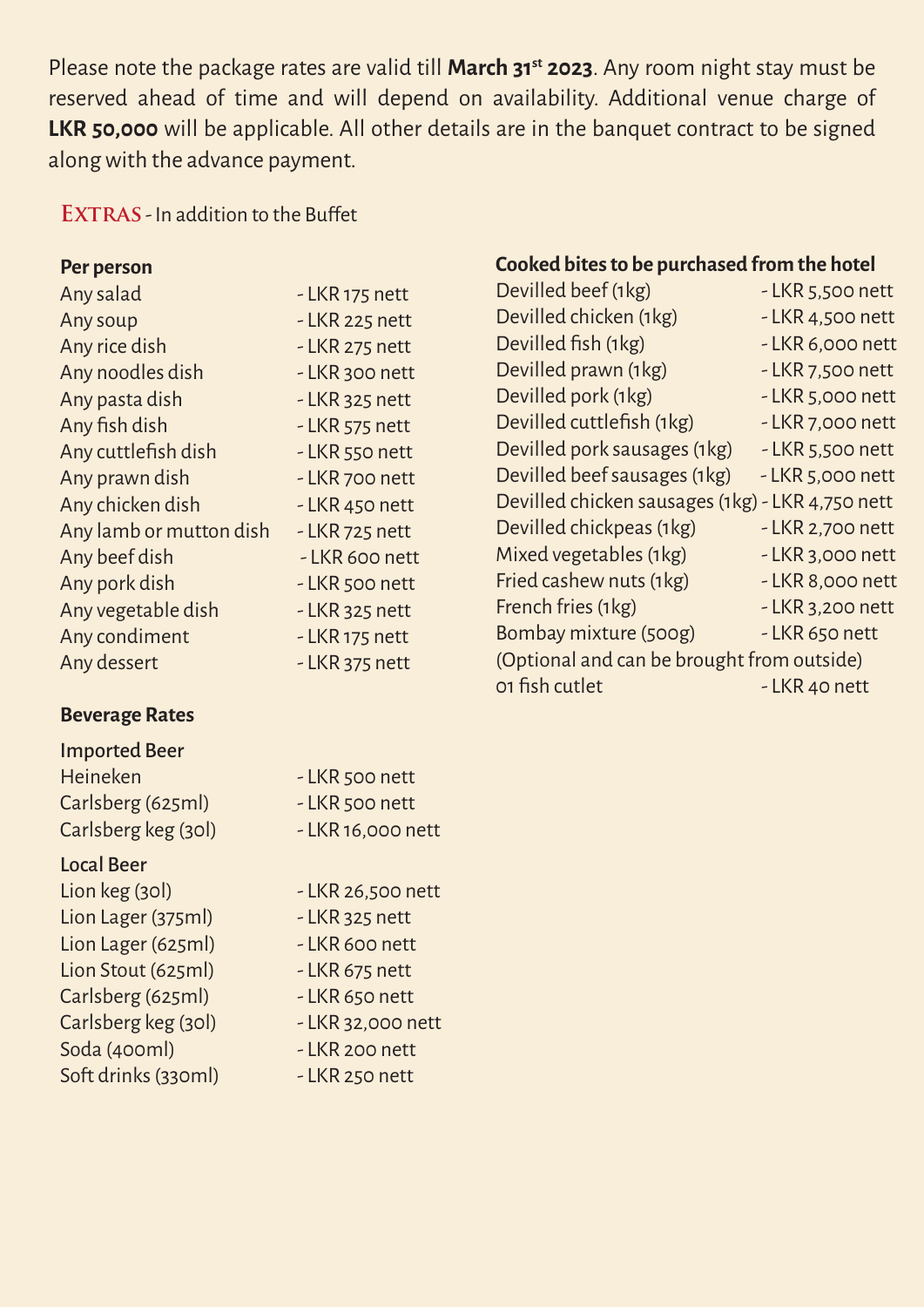# **Make your own menu**

### **Appetizers**

- · Indian Tikka Spices, Marinated Chicken Roulade with Tomato Coriander Coulis
- · Chicken Terrine with Mushroom & Liver Farce
- · Avocado Prawn Cocktail on Iceberg Lettuce
- · Oven-Baked Breast of Chicken with Spicy Soya Reduction
- · Negombo Seafood Terrine with Lemon Chives Cream
- · Lemon Glazed Thai Spiced Baked Fillet of King Fish
- · Slow Roasted Fillet of Beef with Grilled Vegetables
- · Cajun Roasted Bu�falo Wing with Corn & Mango Salsa
- · Balsamic BBQ Pork Spare Ribs
- · Black Peppered Smoked Beef Cannelloni with Home made Cheese Dip
- · Pork Ham Wrapped Asparagus Coated with Hollandaise
- · Tuna Fish & Tomato Gateaux on Cucumber with Wasabi Mayonnaise
- · Marinated Baked Aubergine & Zucchini Tower in Tomato Basil Dressing
- · Roasted Vegetable in Yellow Cous Cous Terrine with Tomato Basil Oil
- · Smoked Trio of Seafood Galantine with Oyster Emulsion
- · Homemade Liver Pâté with Brandy & Fruit Chutney
- · Cajun Roast Beef with Homemade Pickles
- · Curried Potato & Green Vegetable Strudel with Coriander Pesto
- · Thai Marinated Mini Chicken Satay with Peanut Butter
- · Egg Boats Filled with Curried Tuna Mousse
- · Chickpea & Garlic Mousse in Tartlet Shells with Tomato Chutney

# **SALAD BAR**

- · Fruit Coleslaw with Raisins
- · Pasta & Chickpea with Curry Leaf Pesto
- · Garlic Marinated Chicken Caesar
- · Dill Marinated Prawn Caesar
- · Tomato, Cucumber, Onion & Pineapple in Mustard Dressing
- · Carrot, Green Chili & Cheese in Light Cream Dressing
- · Chicken Ham & Potato with Cashew Nut & Scallion
- · Fried Brinjal with Mustard & Capsicums in Sweet Chili Sauce
- · Celery, Chicken, Sweet Corn & Pimento
- · Slow Roasted Marinated Mushroom & Pimento
- · Fresh Garden Greens with Fruit Salsa
- · Thai Raw Papaya with Roasted Peanut
- · Iceberg Lettuce, Kalamata Olive & Cottage Cheese
- · Sweet Soya Marinated Beef, Cabbage & Mushroom
- · Cantonese Spicy Chicken Vermicelli with Greens
- · Fried Tuna Fish Flaked with Green Beans, Mustard & Lemon
- · Thai Seafood & Vegetable
- · Fried Mushroom & Bean Sprouts with Green Chili & Lime
- · Roasted Beetroot & Cottage Cheese Salad
- · Sweet Chili Pickled Cucumber Salad with Sesame

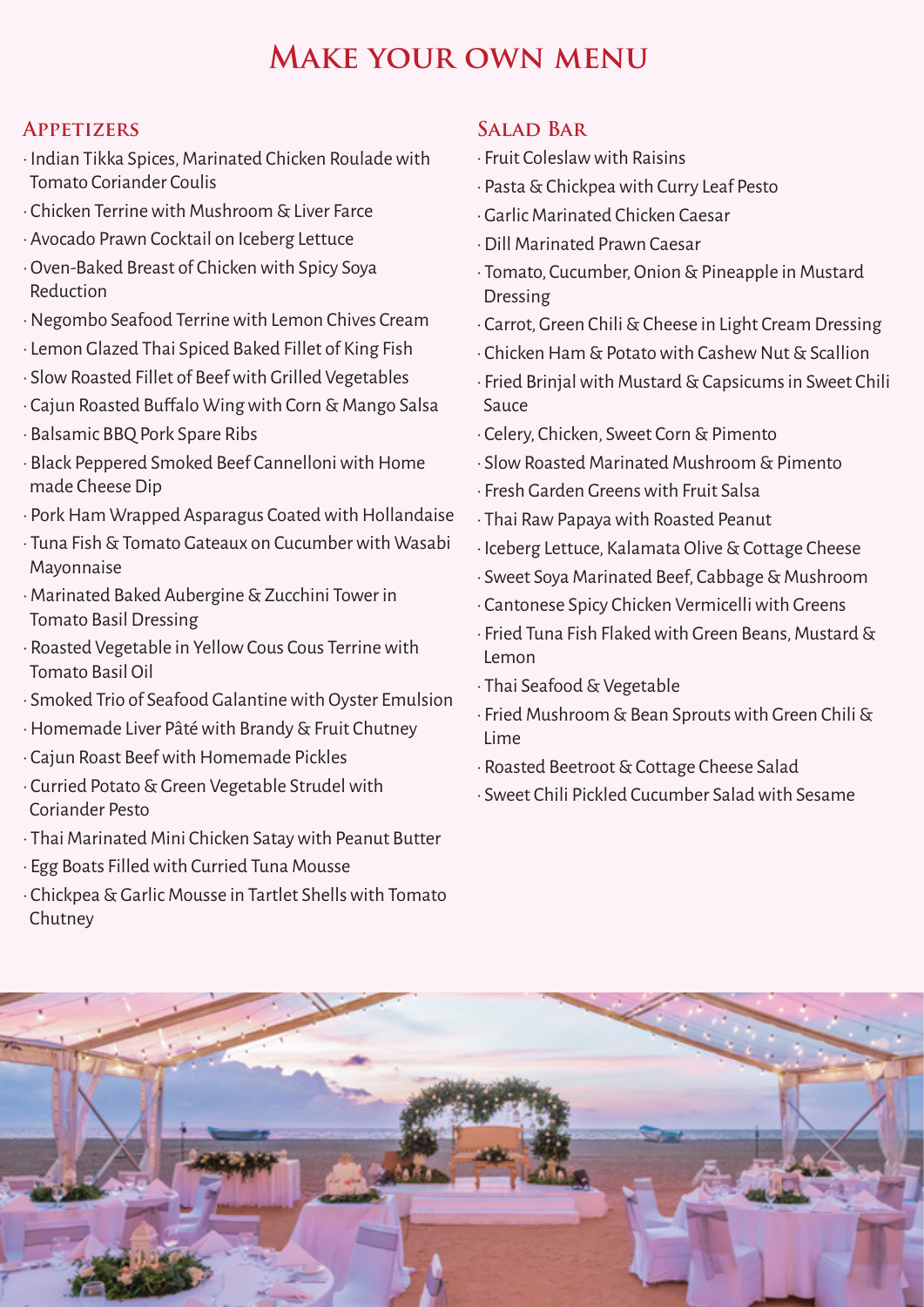#### **Soup**

- · Curry Leaf Flavored Mutton Broth
- · Thai Chicken Coriander Soup
- · Roasted Vegetable Soup with Cumin
- · Yellow Lentil Soup with Coriander
- · Cream of Chicken Soup with Mushroom
- · Seafood Mulligatawny Soup
- · Cream of Roasted Tomato Soup with Fried Lentil
- · Mexican Chicken & Pimento Soup
- · Vegetable Minestrone with Parmesan
- · Coconut Cream Soup with Prawn & Mushroom
- · Chinese Style Egg Dropped Chicken & Corn Soup
- · Hot & Sour Soup with Seafood
- · Roasted Vegetable Cream Soup
- · Seafood Basil Minestrone
- · Curried Potato & Leek Soup
- · Broccoli Cream Soup with Mushroom
- · Oriental Beef Broth
- · Cream of Green Peas Soup with Fried Garlic Flakes
- · Asparagus & Sesame Chicken Soup
- · Fennel Scented Seafood Bisque

### **Rice**

- · Steamed Basmathi Rice
- · Jetwing Kaduruketha Heirloom Boiled Rice
- · Sri Lankan Style Green Pea & Raisins Rice
- · Vegetable Biriyani
- · Mongolian Seafood Rice
- · Singapore Egg & Chicken Fried Rice
- · Mongolian Chicken & Vegetable Rice
- · Indonesian Nasi Goreng
- · Mexican Corn & Cilantro Rice
- · Lentil & Lemon Rice
- · Paella with Seafood & Vegetable
- · Green Peas & Chicken Ham Rice
- · Vegetable Kabsa Rice

# **Noodles & Pastas**

- · Singapore Mixed Fried Noodles
- · Thai Vegetable Fried Noodles
- · Chinese Mixed Seafood Noodles
- · Indonesian Mee Goreng
- · Chicken Chow Mein
- · Stir Fried Rice Vermicelli with Vegetable & Shrimp
- · Fusilli Pasta with Chili Garlic Pepper & Olives
- · Spaghetti with Roasted Tomato Sauce
- · Penne Pasta with Mushroom Cheese Sauce
- · Spaghetti with Bolognese
- · Baked Macaroni with Chicken & Prawn
- · Fettuccine in Cheese with Chicken Ham & Green Peas

# **Fish and Seafood**

- · Coconut Chili Crumbed Fried Fillet of Fish with Curried Tartar Sauce
- · Batter-Fried Shredded Cuttlefish in Spicy Tomato Sauce
- · Devilled Mixed Seafood
- · Seafood Lasagna
- · Pepper Mustard Fish Stew with Capsicum & Onion
- · Thai Red Fish Curry with Coriander Leaves
- · Indian Spiced Fish Tikka Masala
- · Traditional King Fish Mustard Curry
- · Sri Lankan Spiced Pan-Seared Fish with Lemon & Onion
- · Seafood Thermidor
- · Fish Ambulthiyal Baked on Banana Leaf
- · Crispy Calamari with Fresh Plum Tomato Sauce
- · Chili Garlic Cuttlefish
- · Seer Fish Moju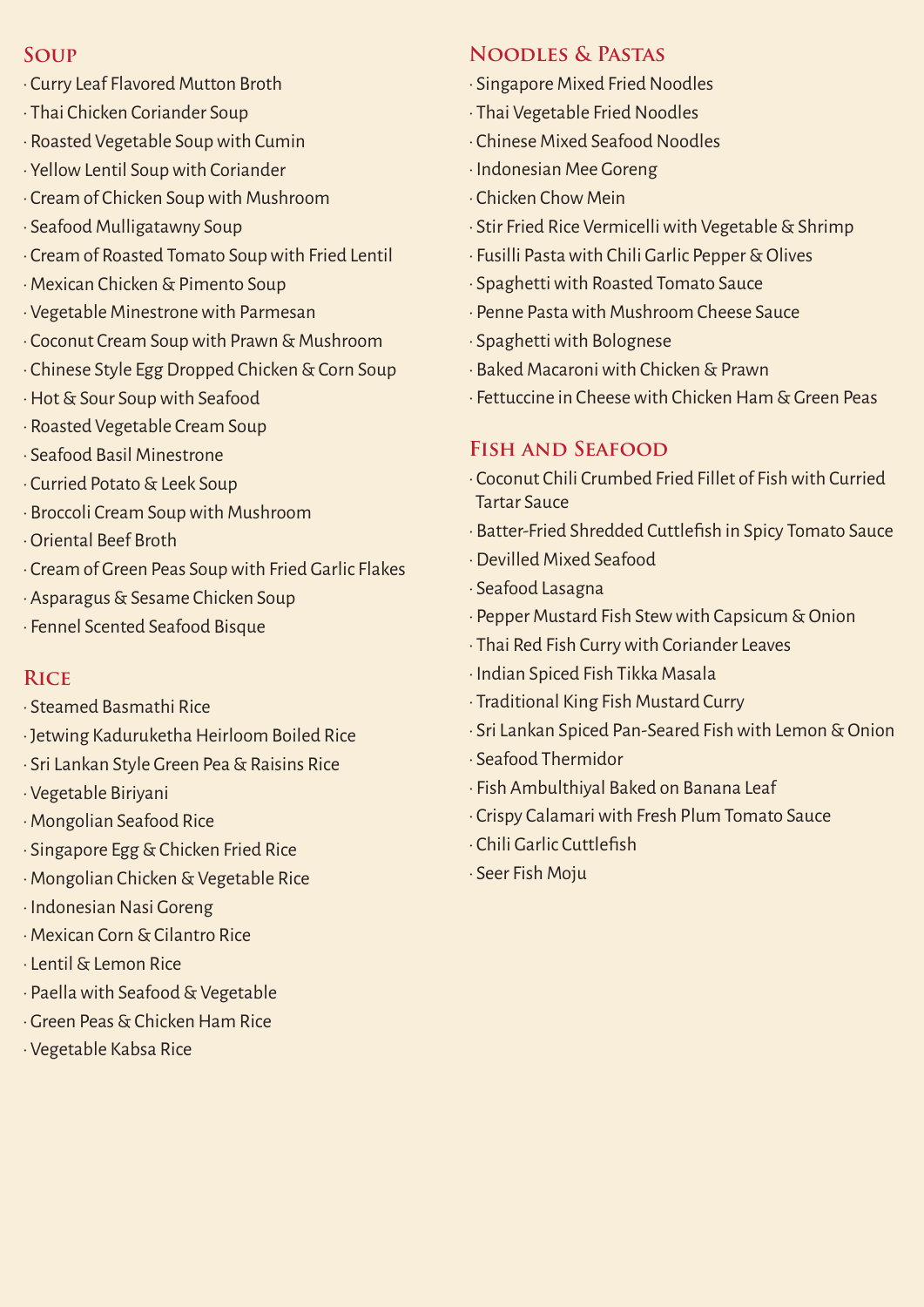#### **Chicken**

- · Traditional Black Pepper Mustard Chicken Curry
- · Chili Chicken with Mushroom & Fried Cashew Nut
- · Braised Chicken in Tomato Tarragon Sauce
- · Breast of Chicken in Thai Red Curry Sauce
- · Nilgiri Chicken Korma
- · Tandoori Marinated Roast Chicken on Masala Sauce
- · Sri Lankan Spices Marinated Grilled Chicken Breast in Coconut Mustard Curry Cream
- · Fried Boneless Chicken Crumbed in White Bread with Chili Tartar
- · Chicken & Vegetable Lasagna
- · Indian Style Butter Chicken
- · Lemony Cajun Roast Chicken on Roast Vegetables
- · Honey Soya Glazed Baked Chicken Roulade
- · Butter Chicken Masala
- · Cheese & Egg Coated Slow-fried Escalope of Chicken in Tomato Sauce
- · Ja�fna Chicken Curry
- · Andhra Chicken Korma

#### **MUTTON**

- · Ceylonese Mutton Red Curry
- · Negombo Mutton & Potato Curry
- · Slow Roasted Mutton Leg with Spicy Tamarind Gravy
- · Mutton Korma
- · Mutton & Lasagna
- · Mutton Rogan Josh
- · Slow Cook Mutton Stew with Vegetables
- · Minced Lamb Pie Top with Potato Curry Mash
- · Tandoori Marinated Mutton Ko�ta

### **Lamb**

- · Pot Roast Leg of Lamb & Vegetables in Thyme Merlot Jus
- · Char Grilled Lamb Chop in Masala Gravy
- · Indian Spiced Mutton Ko�ta
- · South Indian Lamb Cous Cous
- · Grilled Lamb Ko�ta Kebab with Pistachio & Minted Curd

#### **Beef**

- · Mustard Marinated Beef Black Pepper Curry
- · Spicy Beef & Mushroom Lasagna
- · Thyme Braised Beef Stew with Vegetables
- · Grilled Marinated Beef Minute Steak on Mushroom Ragout
- · Ginger Soya Beef with Broccoli & Nuts
- · Thai Spicy Minced Beef Curry with Coriander
- · Roast Loin Beef in Devilled Sauce
- · Vietnamese Grilled Lemongrass Beef with Kangkong
- · Pickled Lime Marinated Beef in Curry Gravy
- · Kerala Beef Fry with Green Chili & Onion
- · Oyster Beef with Garlic Kankun
- · Sri Lankan Spiced Beef & Potato Stew

#### **Pork**

- · Sweet & Sour Pork
- · Double Fried Pork in Chili Ginger Sauce
- · Honey Glazed Roast Sliced Pork with Caramelized Apple
- · Cinnamon Honey Roasted Pork Leg with Mustard Gravy & Pineapple Compote
- · Teriyaki marinated Barbecued Pork Spare Ribs
- · Pork Blackened Curry
- · Devilled Pork
- · Spicy Pork & Cashew Stir-Fry with Red Pepper
- · Marinated Pork Black Pepper Mustard Curry
- · Pork Escalopes with Creamy Mustard Sauce

#### **Prawns**

- · Tempered Prawns with Onion & Green Chili
- · Tomato, Capsicum & Onion tossed Devilled Prawns
- · Grilled Prawns with Hot Garlic Sauce
- · Toddy-Battered Prawn with Red Chili Sauce
- · Prawn with Murunga Leaf in Coconut Gravy
- · Tempura Fried Lagoon Prawns with Soya Dip
- · Cantonese Sweet & Sour Prawns
- · Thai Red Coconut Prawn Curry
- · Vietnamese Fire Wok Prawns with Sesame
- · Garlic Prawns in Rich Tomato Cheese Sauce
- · Mongolian Prawn Ghassi
- · Wok-fried Prawns in Hot Ginger Garlic Sauce
- · Parmesan gratinated Prawn Thermidor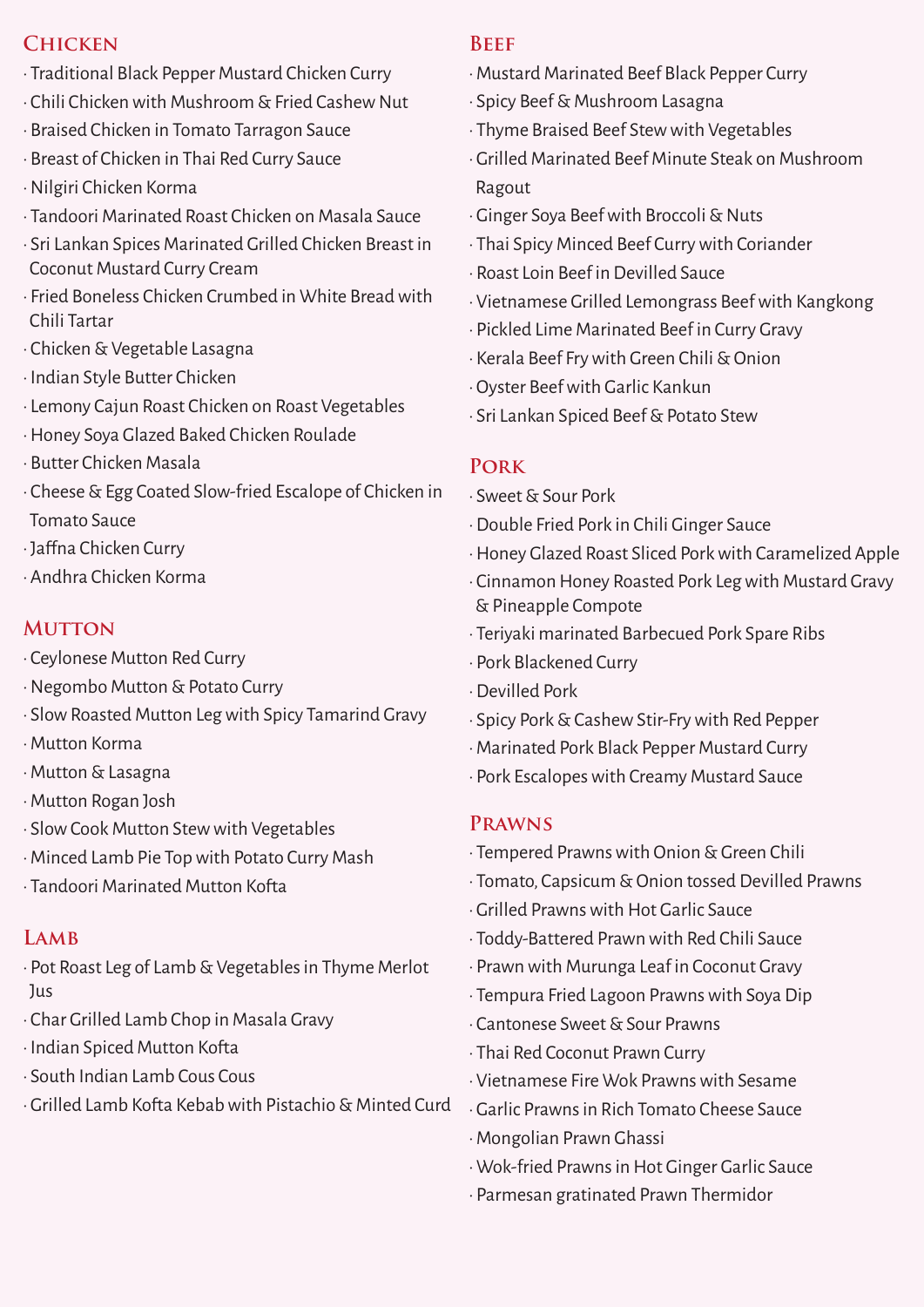#### **Vegetables**

- · Indian Spiced Aloo Gobi
- · Savory Potato
- · Herb Roast Potato Wedges
- · Sautéed Potato with Onion
- · Tempered Leek & Potato
- · Indian Spiced Butter Paneer Mutter
- · Spicy Yellow Dhal Masala
- · Tempered Dhal & Spinach Curry
- · Green Beans & Potato Dry Curry
- · Cashew & Pea Curry with Fried Onion
- · Cashew & Carrot Curry with Fried Curry Leaf
- · Fried Spicy Vegetable Cutlet with Curry Gravy
- · Stir-fried Vegetables with Sesame
- · Herb Garlic Marinated Grilled Vegetables
- · Marinated Sautéed Vegetables
- · Mushroom & Green Pea Curry
- · Thai Green Vegetable Curry
- · Chili Garlic Tofu with Mushroom
- · Vegetable Korma
- · Bhindi Masala

#### **CONDIMENTS**

- · Papadam
- · Brinjal Moju
- · Gotu Kola Sambol
- · Mango Chutney
- · Dry Shrimp & Chili Onion Sambol
- · Pineapple Pickle
- · Maldive Fish Sambol
- · Tomato Onion Capsicum Sambol
- · Carrot Coconut Sambol
- · Fried Kohila Root Sambol

#### **Desserts**

- · Chocolate Mousse Cake
- · Fresh Fruit Tart
- · Cream Caramel
- · Fruit Tri�le
- · Dark & White Chocolate Mousse Cake
- · Chocolate Tart
- · Lemon Meringue Tart
- · Baked Cheesecake
- · Caramel Apple Cheesecake
- · Assorted Mini Fruit Mousse
- · Fruit Jelly
- · Mocha Co�fee Mousse
- · Watalappan with Dry Fruit & Nut
- · Chocolate Brownies
- · Crème Brûlée
- (Vanilla / Chocolate / Passion Fruit / Mango / Mint)
- · Passion Fruit Cheesecake
- · Chocolate Swiss Roll
- · Cointreau Flavor Fruit Salad

#### **Hot Desserts**

- · Mix Berry Bread Pudding
- · Date Pudding
- · Croissant & Butter Pudding
- · Apple Strudel
- · Pineapple Crumble
- · Apple Crumble
- · Chocolate Banana Pudding